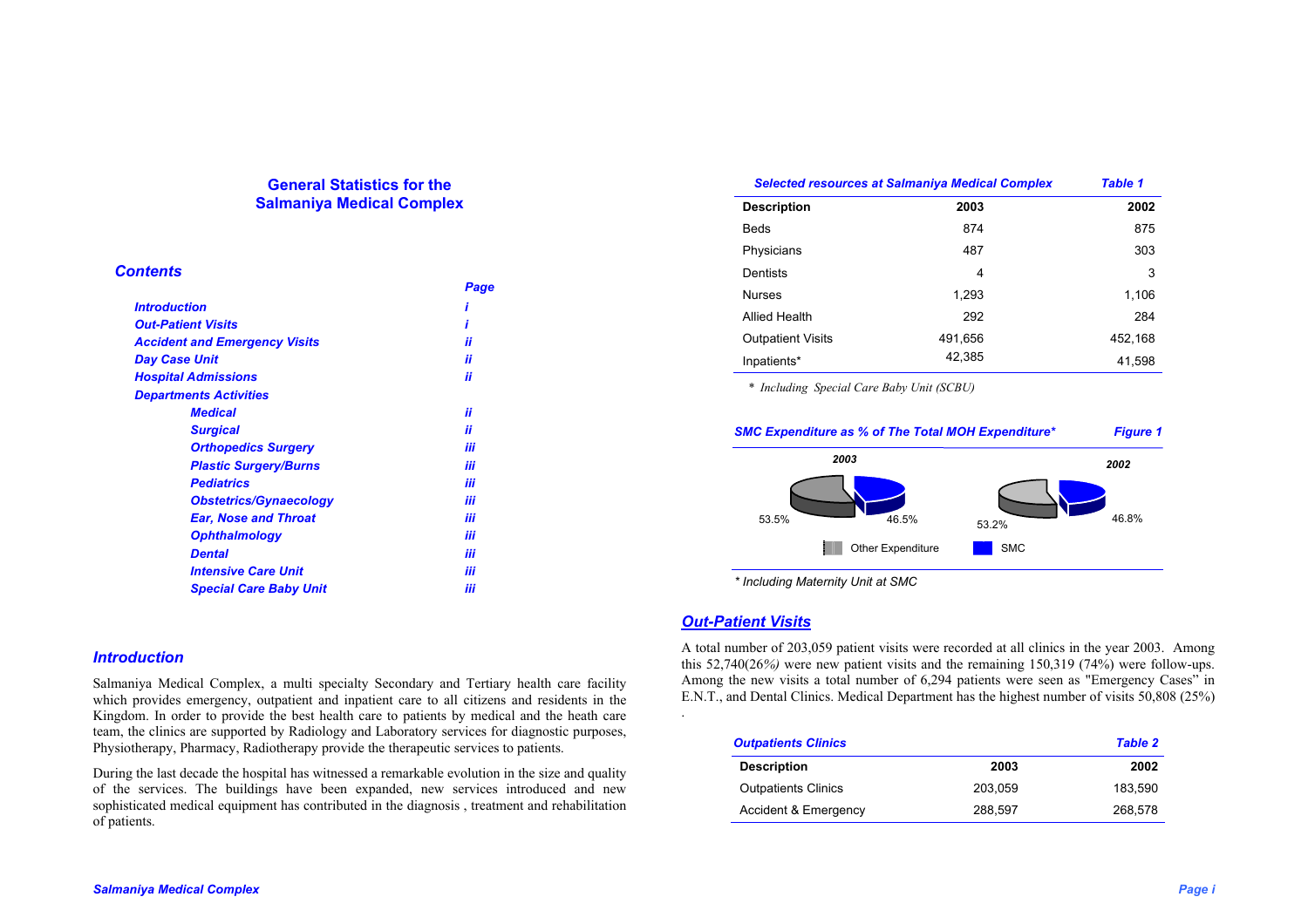## *Accident and Emergency (A&E) Visits*

In the year 2003 a total number of 288,597 patients were treated in A&E clinics. There were 220,1871 (76%) Bahrainis and the remaining 68,410 (24%) were Non-Bahrainis. A total number of 4,961 Road Traffic Accident cases and 1,903 Industrial Accidents were treated. A total number of 1,916 staff working in Ministry of Health were also treated at A&E in the year 2003.

# *Day Case Unit*

A total number of 7,089 patients were treated in Day Case Unit. There were 6,060 (81 %) Bahrainis and the remaining 1,029 (19%) were Non-Bahrainis. And among the 6,158 patients who had surgeries 4,797 patients booked for surgeries and 1,361 patients were from A&E. September has the peak month with 659 (9 %) patients. There are 18 beds in the Day Case Unit.

### *Hospital Admissions*

The Medical Record Bureau has recorded 41,384 admission in 2003 without Special Care baby Unit. There were 33,527 (81%) Bahrainis and the remaining 7,857 (19%) were Non-Bahrainis*.*  There were 17,665 (43%) male and 23,719 (57%) female patients.

A total number of 31,549 (74.5%) patients were admitted through Accident & Emergency, 8,784 (20.7%) patients through Out Patients Clinics (O.P.D) and the remaining 2,028 (4.8%) were through Limited Private Patrice and other Private Clinics (see table 3) .

The hospital was furnished with 856 beds distributed on the hospitals wards for inpatients and 45 beds in Special Care Baby Unit (SCBU). Beds occupancy rate was 81.5. The Average Length of Stay (L.O.S.) for 2003 was 6.2 days.

A total number of 42,361 patients were discharged including the SCBU for a total of 265,815 inpatient days. Based on the patients discharges details, there were 1,078 deaths at SMC in 2003, nearly the same as 2002.

| <b>Discharges as % By Source of Admission</b> |      | <b>Table 3</b> |  |
|-----------------------------------------------|------|----------------|--|
| <b>Description</b>                            | 2003 | 2002           |  |
| <b>Outpatients Clinics</b>                    | 20.7 | 20.7           |  |
| Accident & Emergency                          | 74.5 | 712            |  |
| <b>Limited Private Practice</b>               | 15   | 2.7            |  |
| <b>Other Private Clinics</b>                  | 3.3  | 5.5            |  |



### *Departments Activities*

97.5%

*2003*

## *Medical*

A total number of 50,808 (25%) patients visits to various Medical Outpatient Clinics were registered in year 2003*.* Among this 9,959 were new patients visits and the remaining 40,849 were follow-up visits. Dermatology clinic had the highest number of patients visits (10,198) which is nearly 20% out of the medical patients.

*Dead Alive* 

258 beds were allocated for Medical Department in 2003, an increase of 2 beds from 2002. A total number of 11,383 patients were admitted. A total number of 11,409 patients were discharged for 90,403 inpatient days, beds occupancy rate was 96% and the average L.O.S\*\* was 7.9 days. 844 deaths in 2003 were registered under the care of Medical Department.

### *Surgical*

A total number of 28,462 *(*14%) patients visits were registered in the year 2003. Among this 7,627 were new patient visits and the remaining 20,835 were follow-up visits. General Surgery Clinics had the highest number of visits (9,974) .

It has 164 beds. A total number of 6,615 patients were admitted*.* A total number of 6,691 patients were discharged for 49,818 inpatient days, beds occupancy rate was 83.2% and the average L.O.S was 7.4 days. There were 91 deaths in 2003 under the care of Surgical Department.